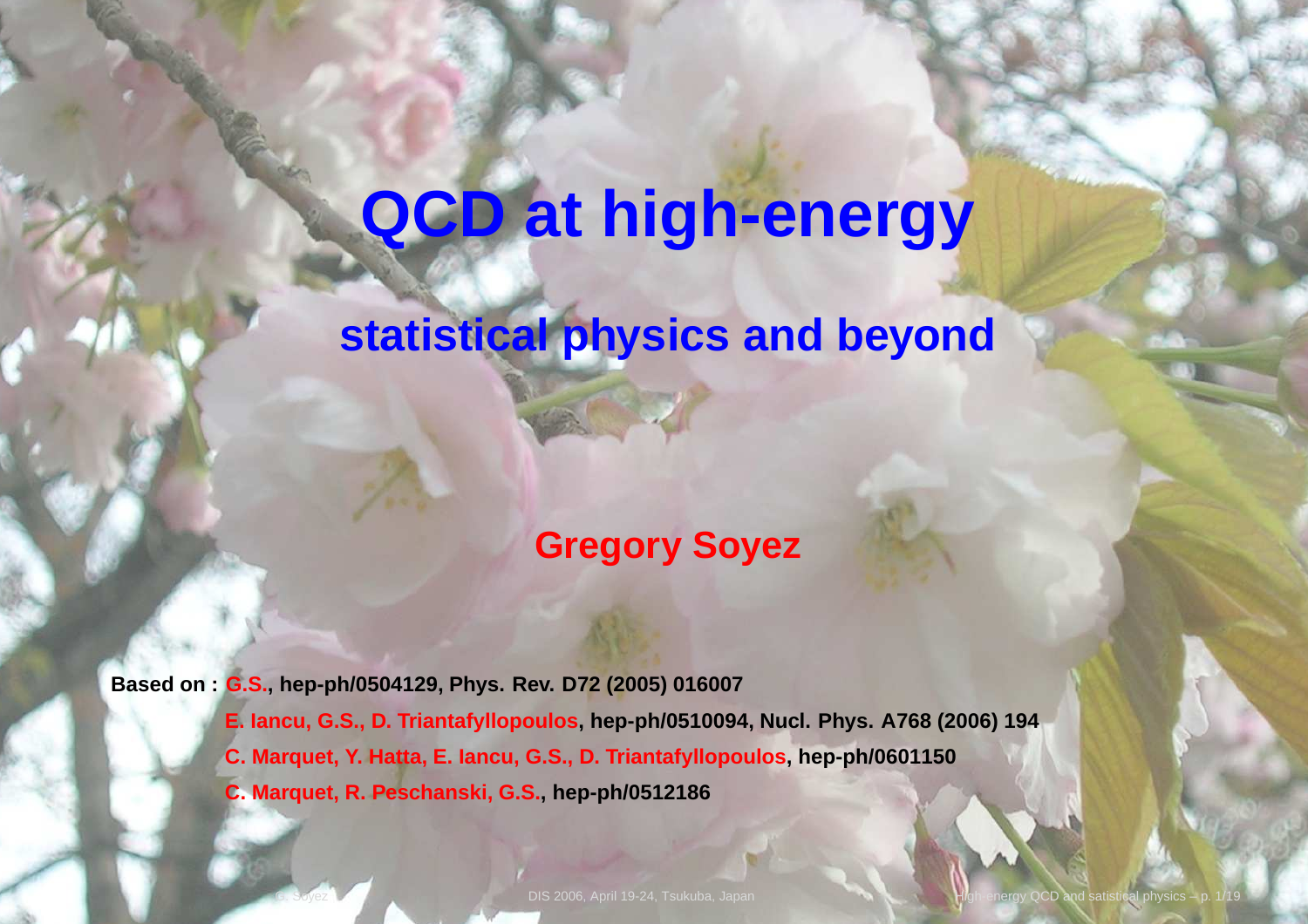### **Outline**



- **•** High-energy evolution equations
	- Unitarity and <mark>saturation</mark>
	- Dilute regime and fluctuations Evolution as <sup>a</sup> reaction-diffusion process

#### **Consequences**  $\bullet$

- Geometric scaling in the mean field
- Diffusive scaling with fluctuations  $\bullet$
- **•** Predictions vs. DIS data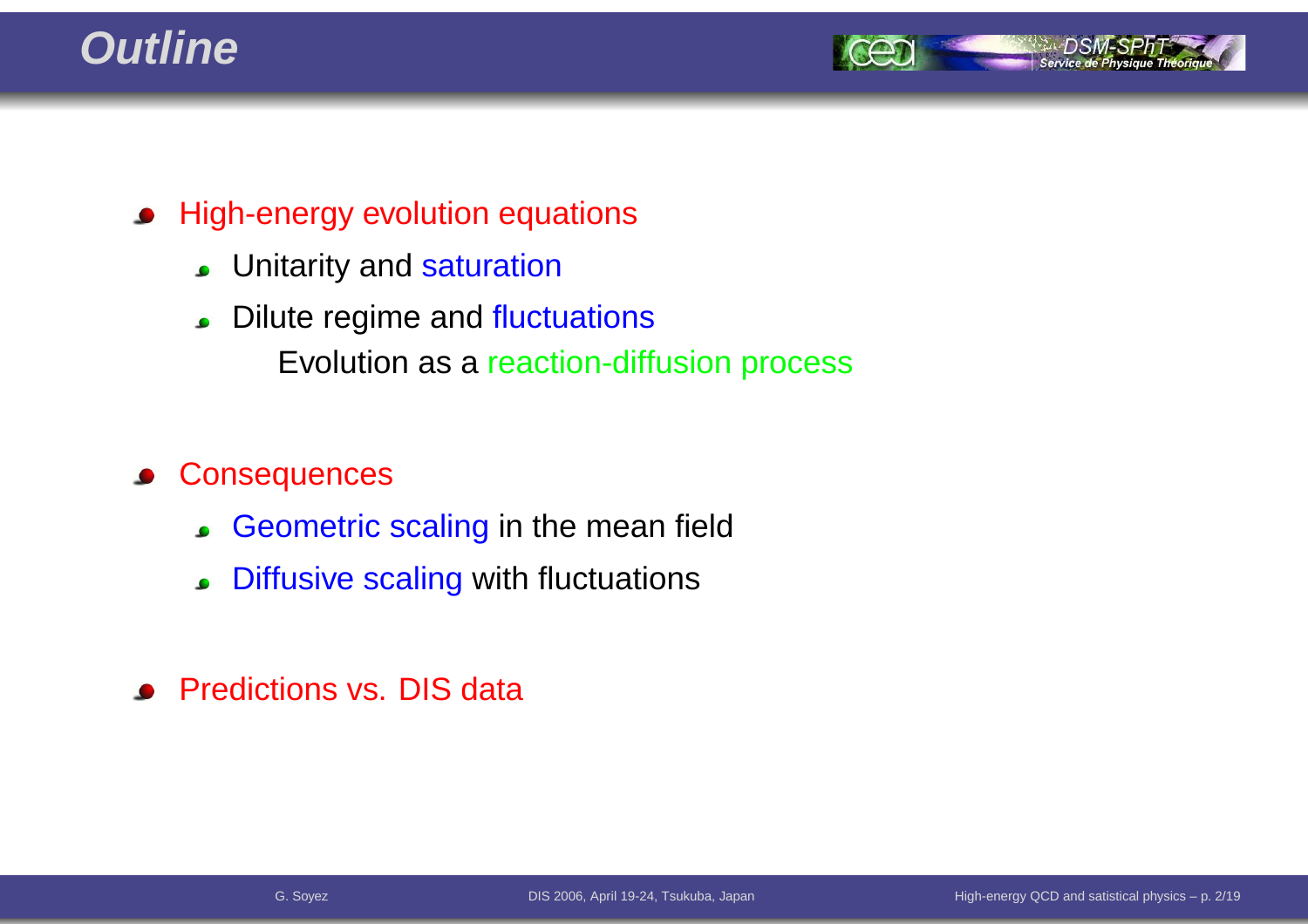### **Motivation**

#### Photon-target collision



- High-energy: Bremsstrahlung of soft gluons
- degrees of freedom: energy  $s$  (rapidity  $Y = \log(s) = \log(1/x)$ ) and transverse coordinates
- Large- $N_c$ : gluon at  $\mathbf{z}=q\bar{q}$  pair at  $\mathbf{z}$  $\Rightarrow$  gluon emission = dipole splitting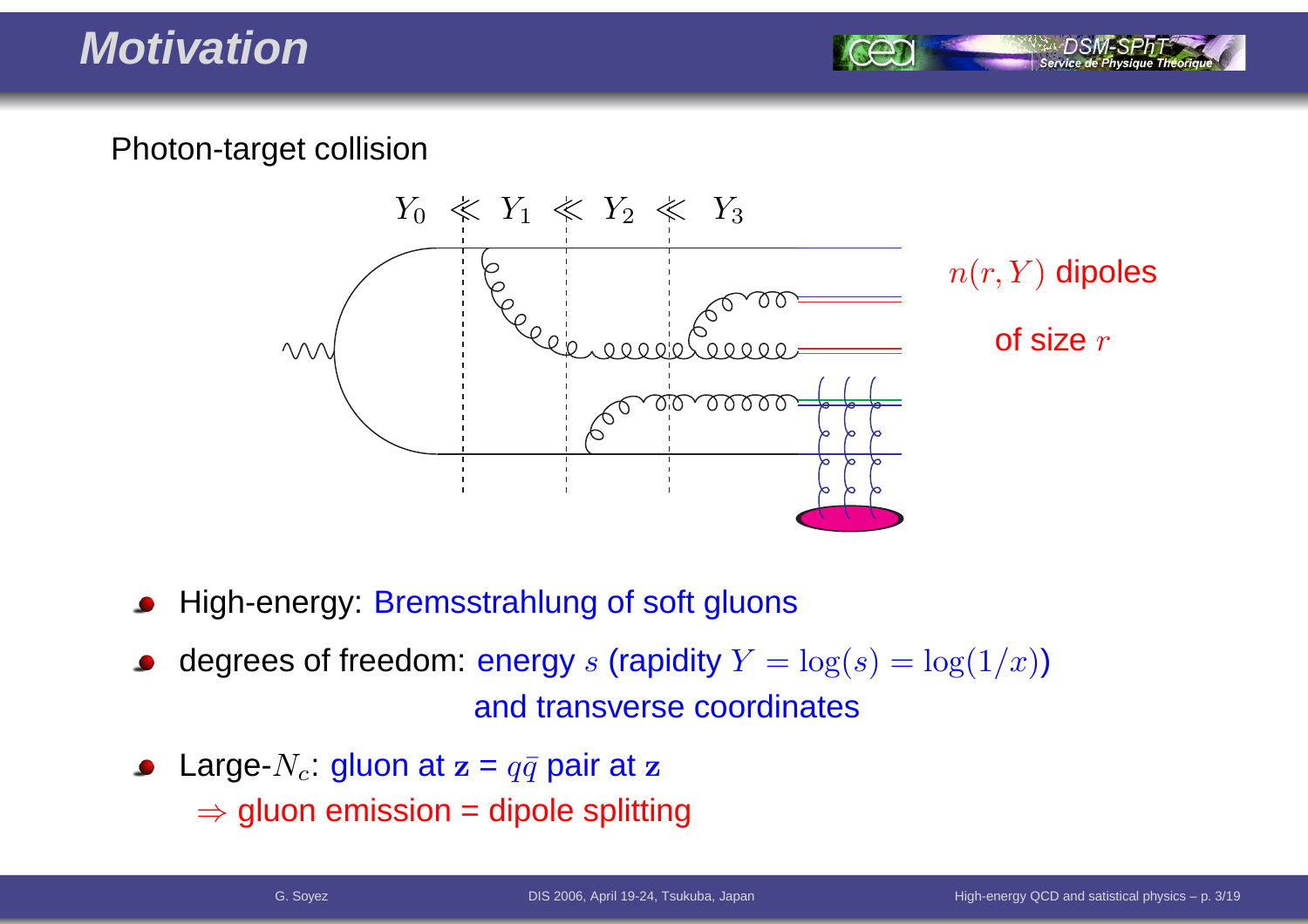### **BFKL and BK evolution**

Consider a  $q\bar{q}$  dipole at large rapidity  $Y = \log(s) = \log(1/x)$ Rapidity increase  $\Rightarrow$  Splitting into 2 dipoles



Linear BFKL

[Balitsky, Fadin, Kuraev, Lipatov, 78]

]

Solution:  $e^{\omega Y}$ 

#### but violates unitarity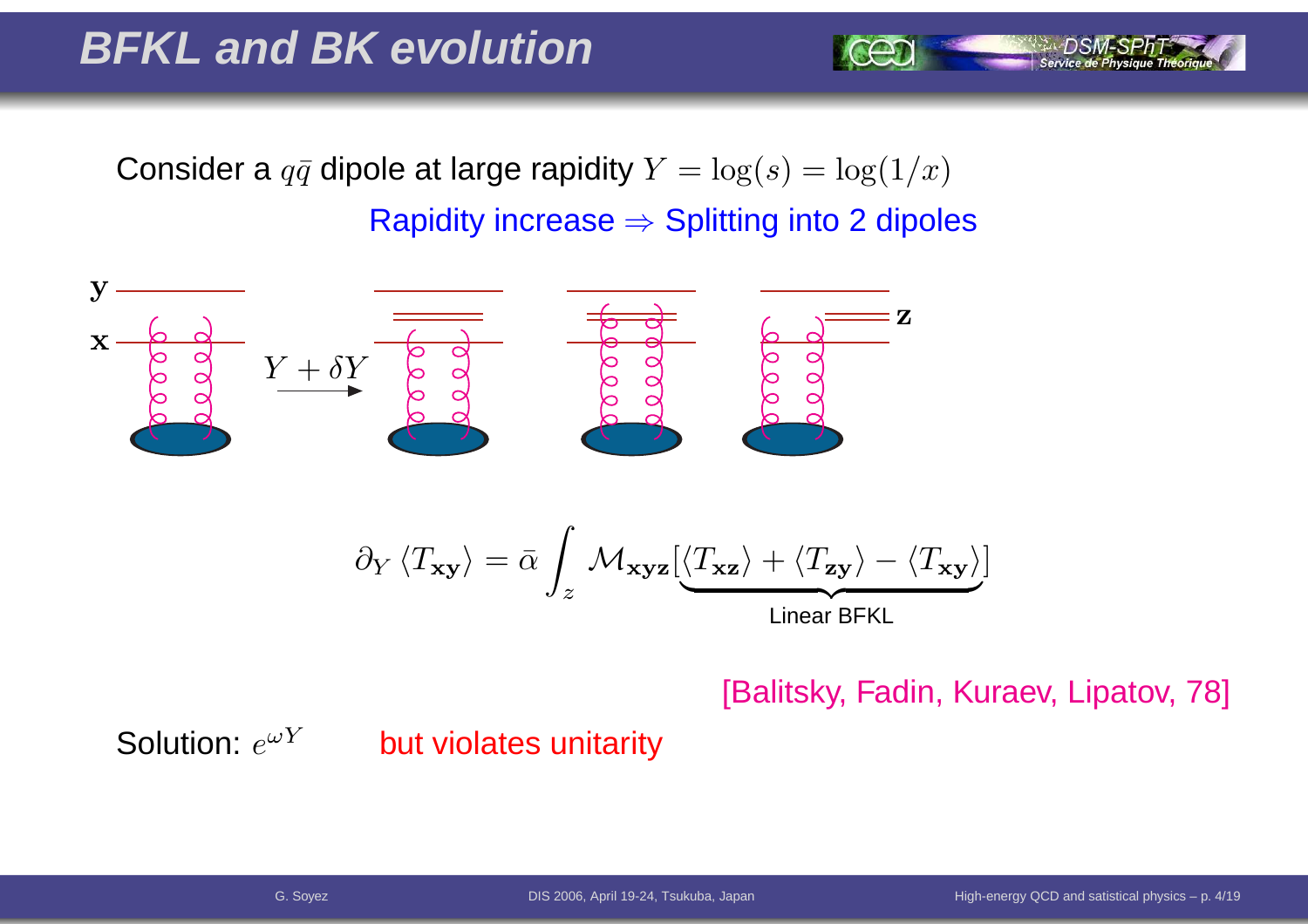### **BFKL and BK evolution**

Consider a  $q\bar{q}$  dipole at large rapidity  $Y = \log(s) = \log(1/x)$ 

## Rapidity increase  $\Rightarrow$  Splitting into 2 dipoles



- $\langle T\rangle,\,\big\langle$  $\langle T^2$  $^2\rangle$ , ...: JIMWLK/Balitsky equations (at large  $N_c)$
- Mean-field approximation:  $\langle$  $\langle T^2$  $^2\rangle$  $=\left\langle T\right\rangle ^{2}$  $\textdegree$  (BK equation) [Balitsky 96, Kovchegov 99]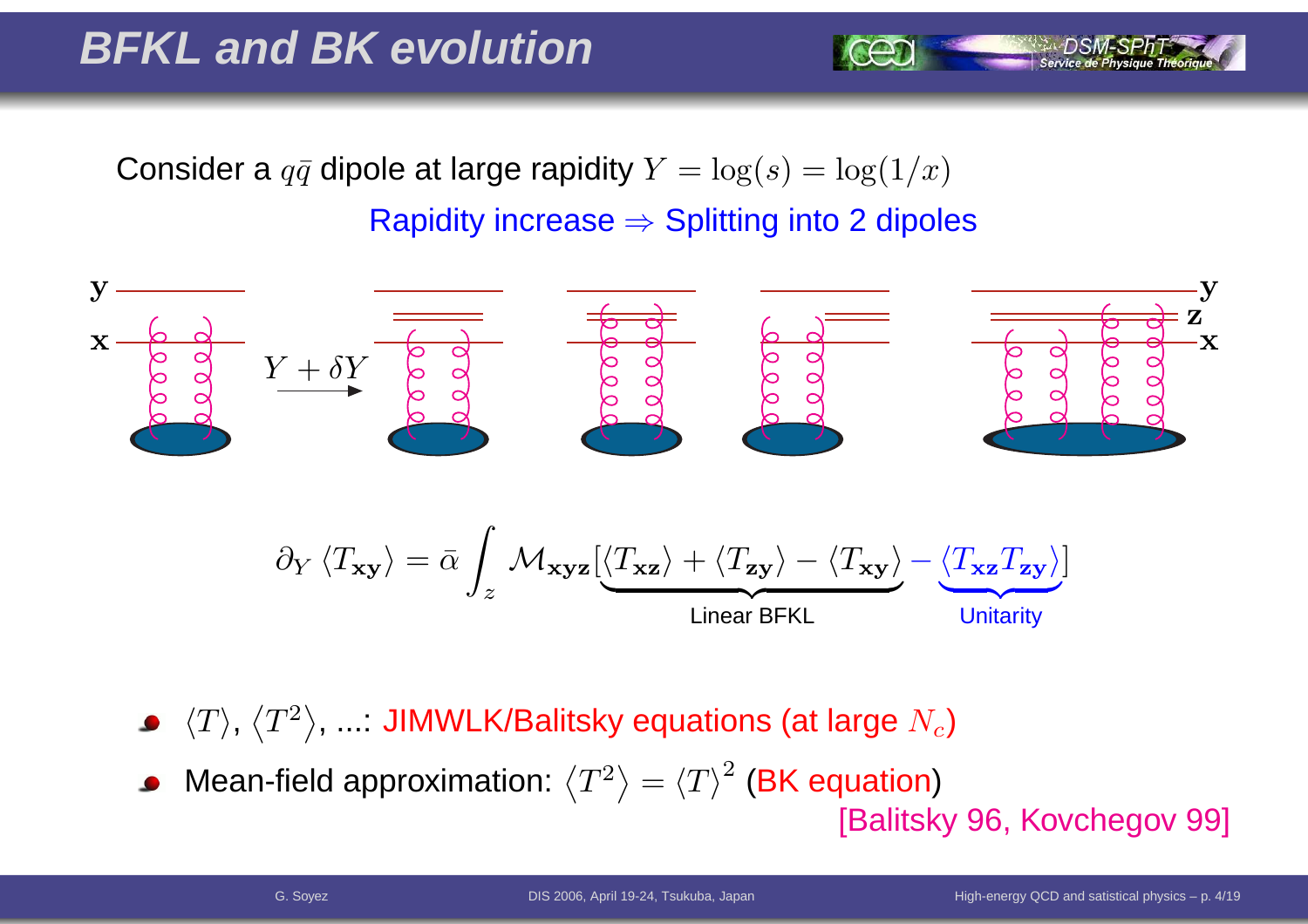#### **Fluctuations**

Service de Ph

#### Consider evolution of  $\left\langle T^{(2)}\right\rangle$

[E. lancu, D. Triantafyllopoulos] Also A. Mueller, S. Munier, A. Shoshi, S. Wong



saturation  $\longrightarrow T \sim 1$  dense regime  $\bullet$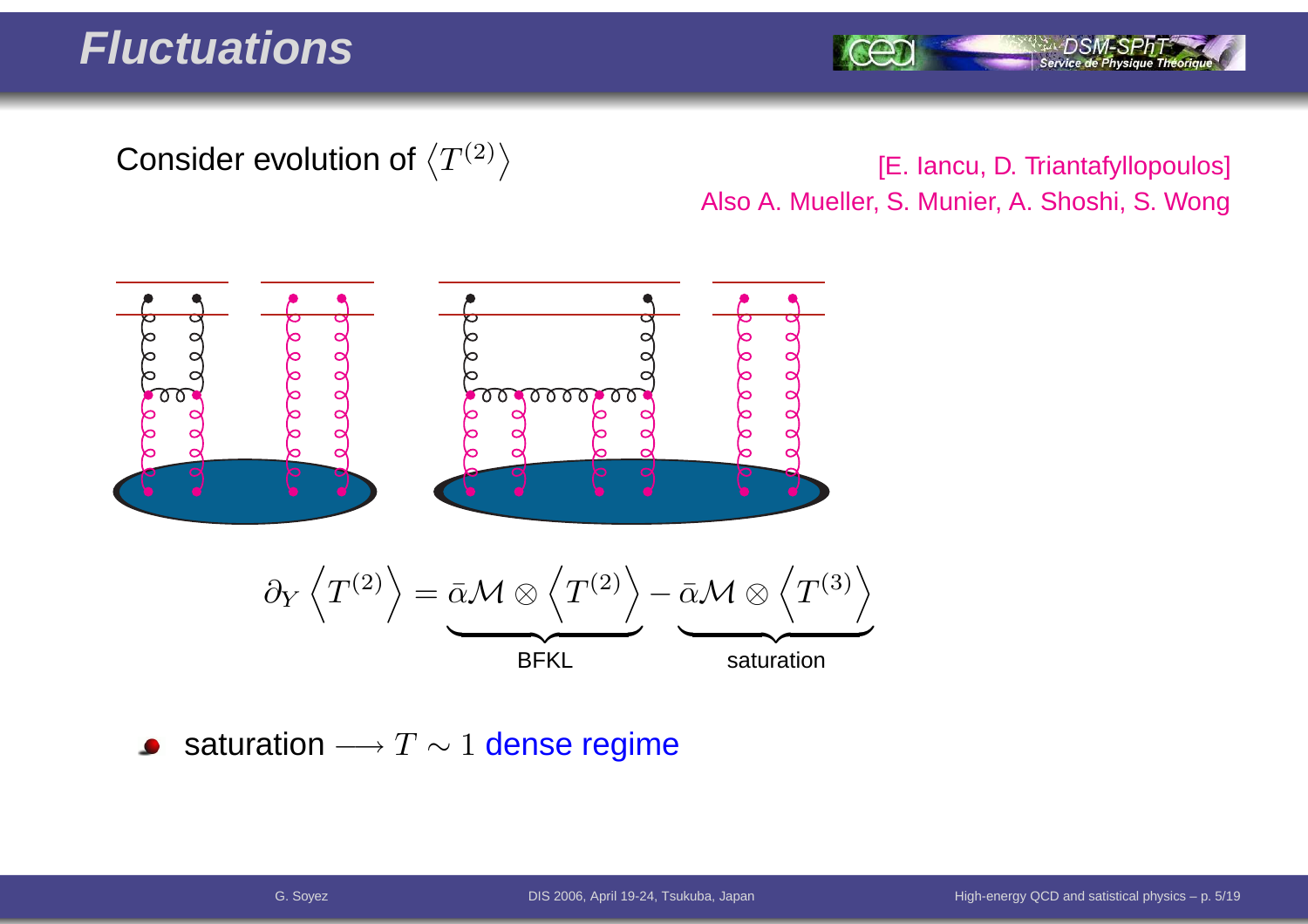Service de Ph

#### Consider evolution of  $\left\langle T^{(2)}\right\rangle$

[E. Iancu, D. Triantafyllopoulos] Also A. Mueller, S. Munier, A. Shoshi, S. Wong



- saturation  $\longrightarrow T \sim 1$  dense regime
- fluctuations  $\longrightarrow$  $\rightarrow T \sim \alpha_s^2$  dilute regime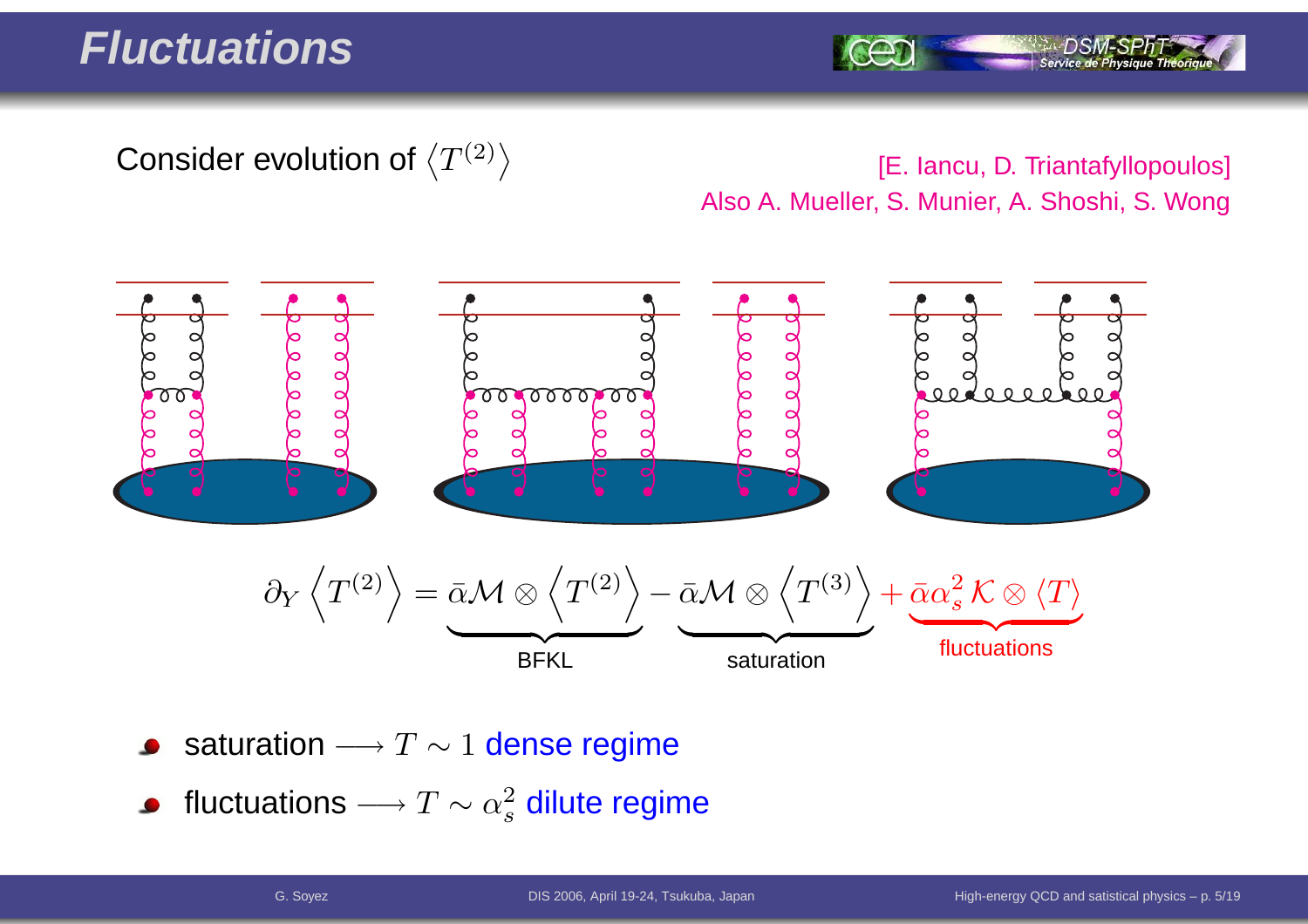

Master equation:  $P_n\equiv$  proba to have  $n$  particles



⇒ evolution of particle densities  $\langle n \rangle$  and correlators  $\langle n^k \rangle$ :

$$
\partial_t \left\langle n^k \right\rangle = \gamma k \left\langle n^k \right\rangle + \gamma k(k-1) \left\langle n^{k-1} \right\rangle - \sigma k(k+1) \left\langle n^{k+1} \right\rangle
$$

Scattering amplitude for this system off <sup>a</sup> target (from boost invariance)

$$
\mathcal{A}(t) = \sum_{k=0}^{\infty} (-)^k \left\langle n^k \right\rangle_{t_0} \left\langle T^k \right\rangle_{t-t_0} \Rightarrow \quad \boxed{\partial_t \left\langle n \right\rangle_{t-t_0}}
$$

$$
\boxed{\partial_t \left\langle T^k \right\rangle = \underbrace{\gamma \left\langle T^k \right\rangle}_{\text{BFKL}} - \underbrace{\gamma \left\langle T^{k+1} \right\rangle}_{\text{sat.}} + \underbrace{\sigma \left\langle T^{k-1} \right\rangle}_{\text{fluct.}}}
$$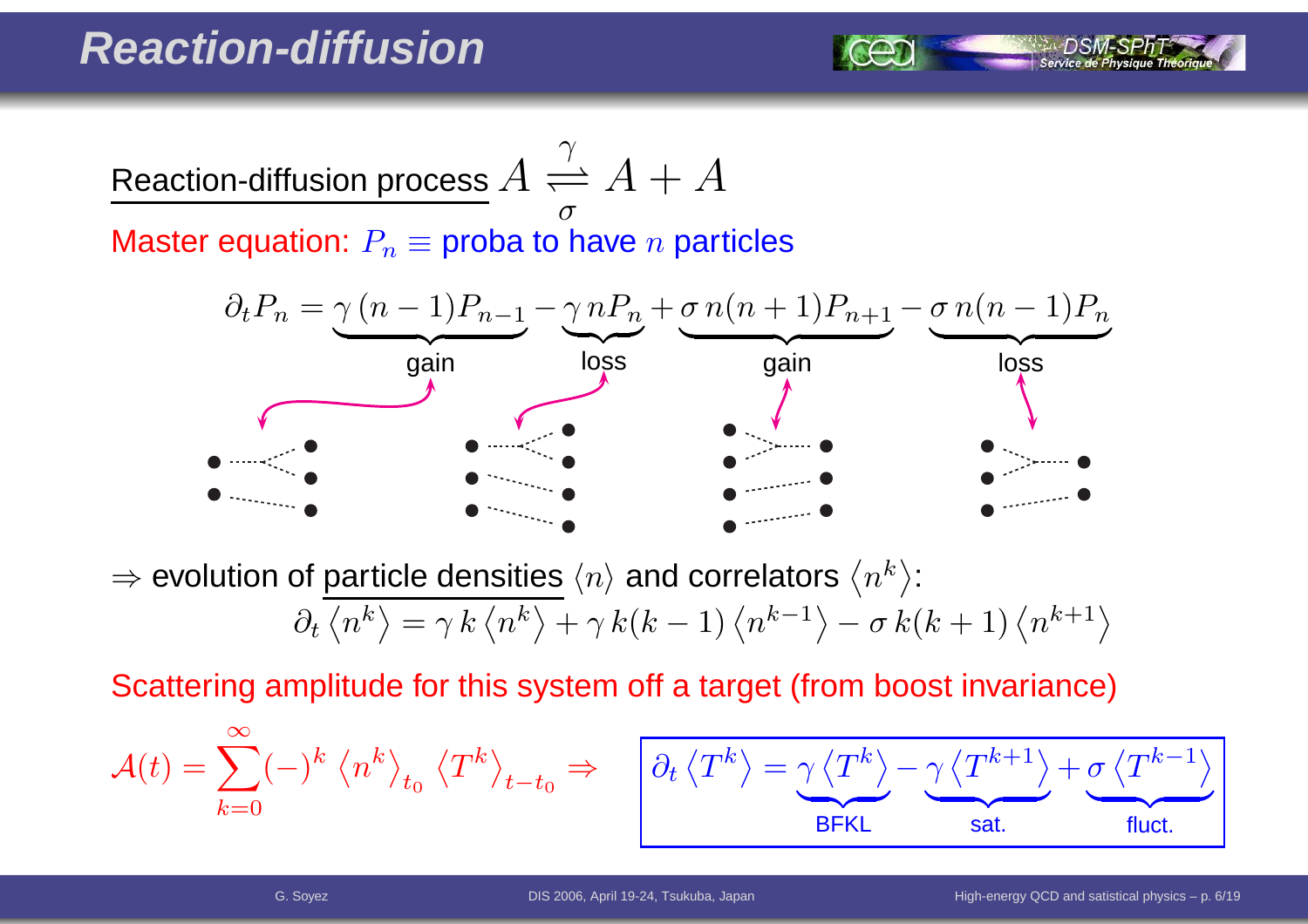### **Reaction-diffusion & QCD**

For QCD particle <sup>=</sup> (effective) dipoles

Dipole plitting ≡ BFKL kernel

$$
\gamma \sim \bar{\alpha} \frac{(\mathbf{x} - \mathbf{y})^2}{(\mathbf{x} - \mathbf{z})^2 (\mathbf{z} - \mathbf{y})^2}
$$

Effective dipole merging

$$
\sigma(\mathbf{x}_1\mathbf{y}_1, \mathbf{x}_2\mathbf{y}_2 \to \mathbf{u}\mathbf{v})
$$
  
 
$$
\sim \bar{\alpha}\alpha_s^2 \nabla_{\mathbf{u}}^2 \nabla_{\mathbf{v}}^2 \left\{ \mathcal{M}_{\mathbf{u}\mathbf{v}\mathbf{z}} \log^2 \left[ \frac{(\mathbf{x}_1 - \mathbf{u})^2 (\mathbf{y}_1 - \mathbf{z})^2}{(\mathbf{x}_1 - \mathbf{z})^2 (\mathbf{y}_1 - \mathbf{u})^2} \right] \log^2 \left[ \frac{(\mathbf{x}_2 - \mathbf{v})^2 (\mathbf{y}_2 - \mathbf{z})^2}{(\mathbf{x}_2 - \mathbf{z})^2 (\mathbf{y}_2 - \mathbf{v})^2} \right] \right\}
$$

Remarks:

- merging not always positive  $\bullet$
- fluctuations <sup>=</sup> gluon-number fluctuations
- Can be obtained from projectile or target point of view
- Known at large  $N_c$ .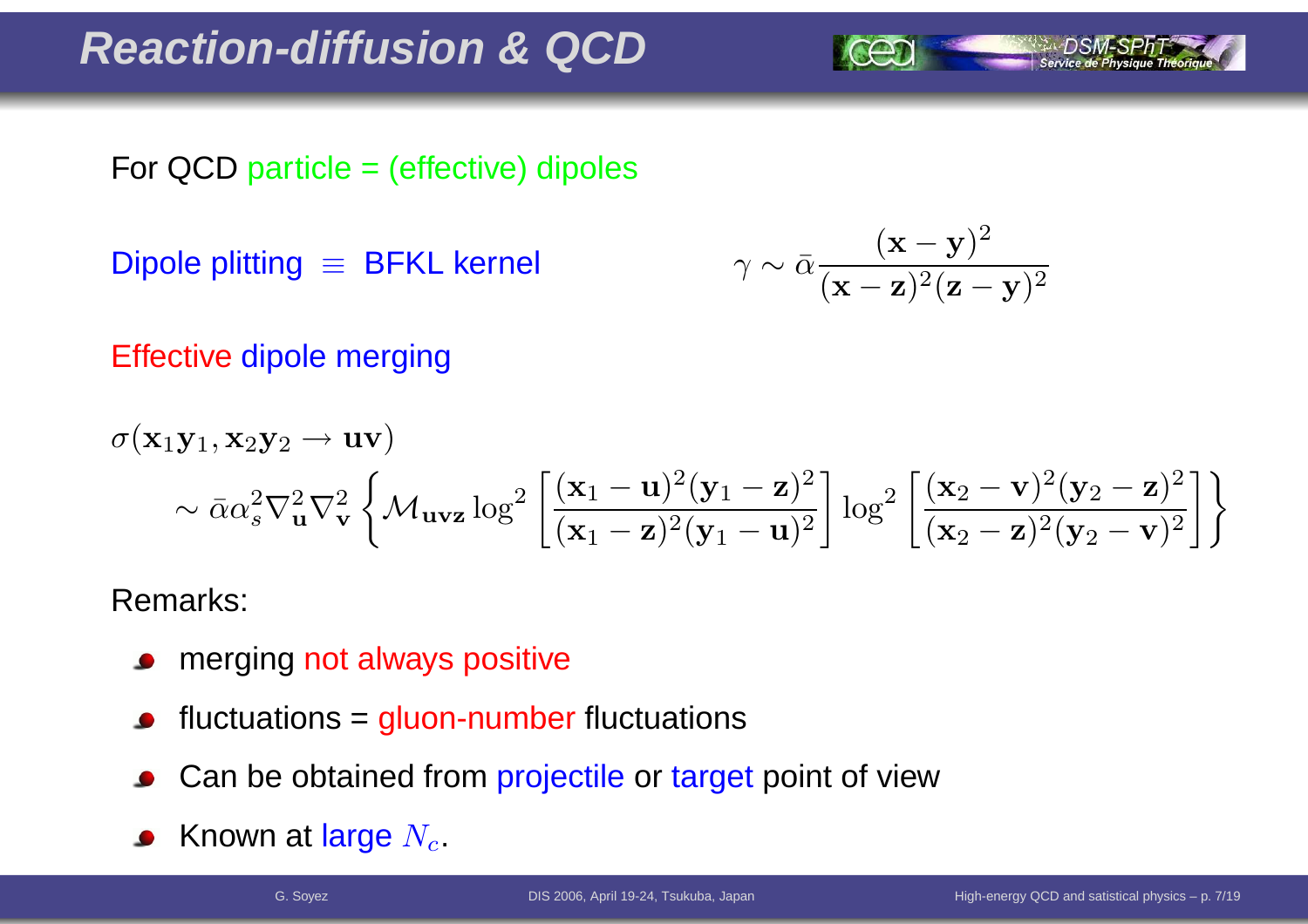

### **Consequences**

#### **Lessons from statistical physics and beyond**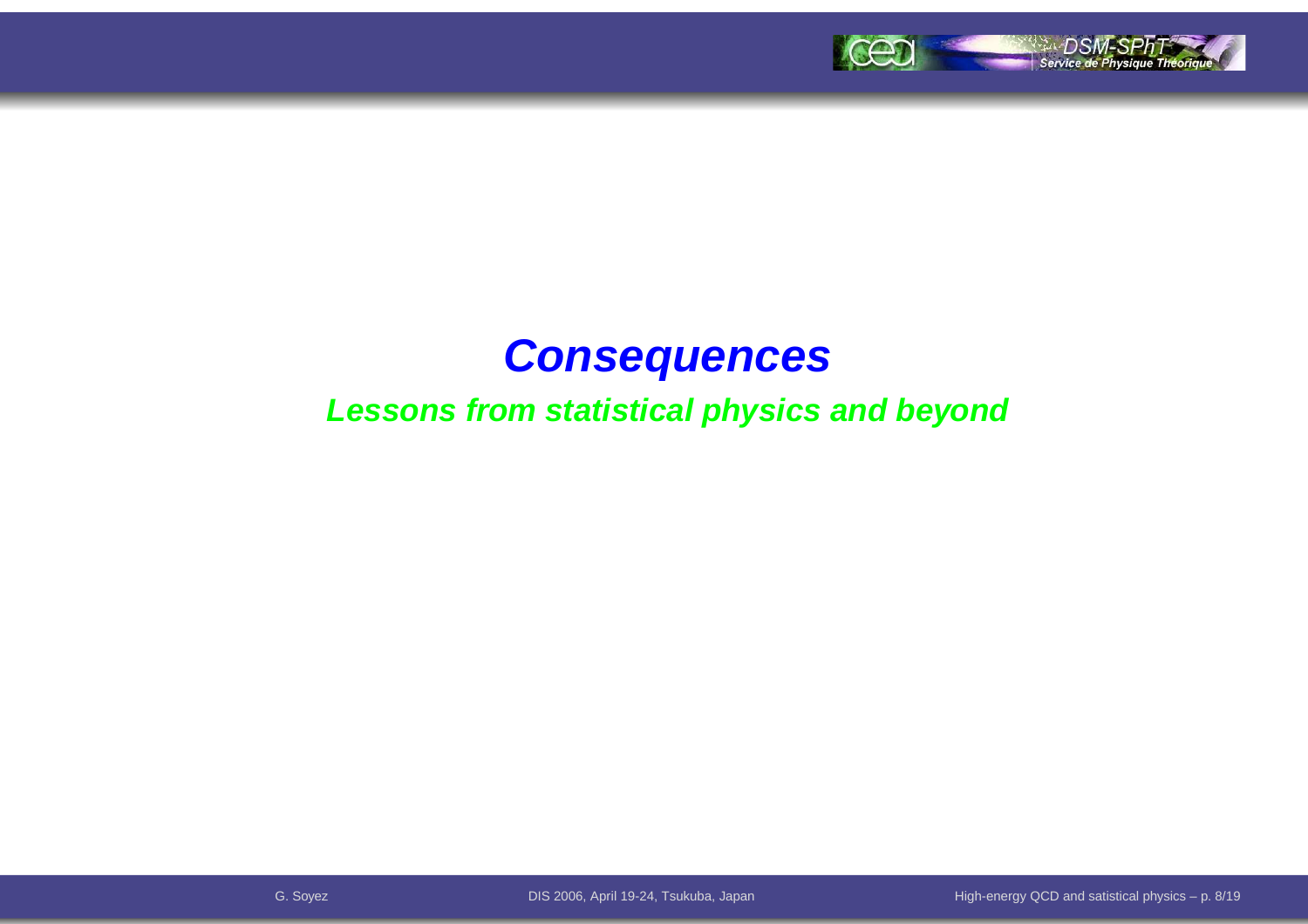

#### [S. Munier, R. Peschanski]

 $b$ -independent  $\underline{\mathsf{BK}}$  in momentum space

$$
\frac{\partial_{\bar{\alpha}Y}T(k) = \chi_{\text{BFKL}}(-\partial_{\log(k^2)})T(k) - T^2(k)}{\left\{\n\begin{array}{l}\n\text{Diffusive approximation:} \\
\chi_{\text{BFKL}}(-\partial_{\log(k^2)}) \text{ up to } \partial_{\log(k^2)}^2\n\end{array}\n\right\}}
$$
\n
$$
\text{Time } t = \bar{\alpha}Y, \text{ Space } x \approx \log(k^2), u \propto T
$$

$$
\partial_t u(x,t) = \partial_x^2 u(x,t) + u(x,t) - u^2(x,t)
$$

Fisher-Kolmogorov-Petrovsky-Piscounov (F-KPP)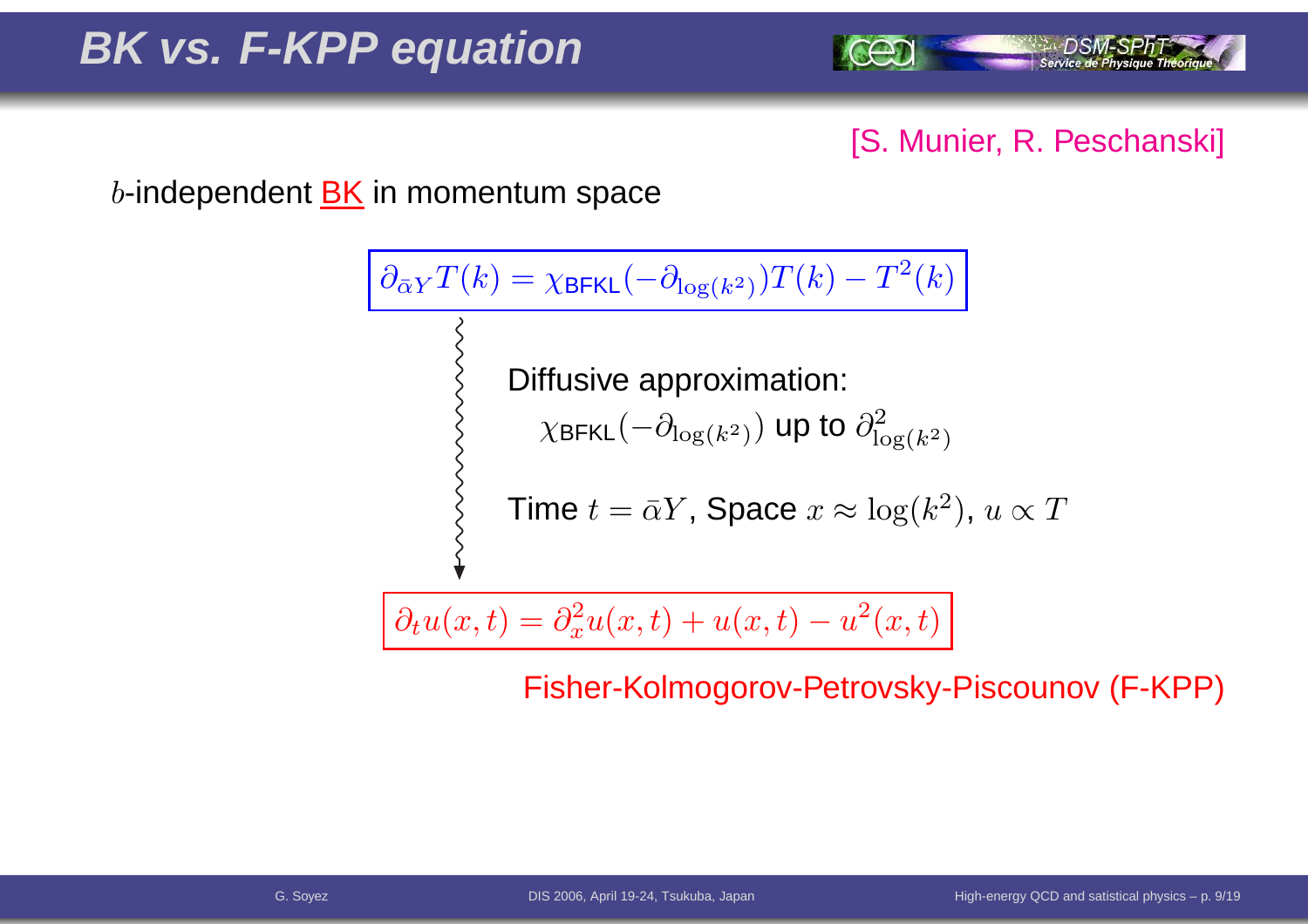### **Geometric scaling**



#### Geometric scaling (speed of the wave  $\rightarrow$  $\rightarrow$  energy dependence of  $Q_s^2$ )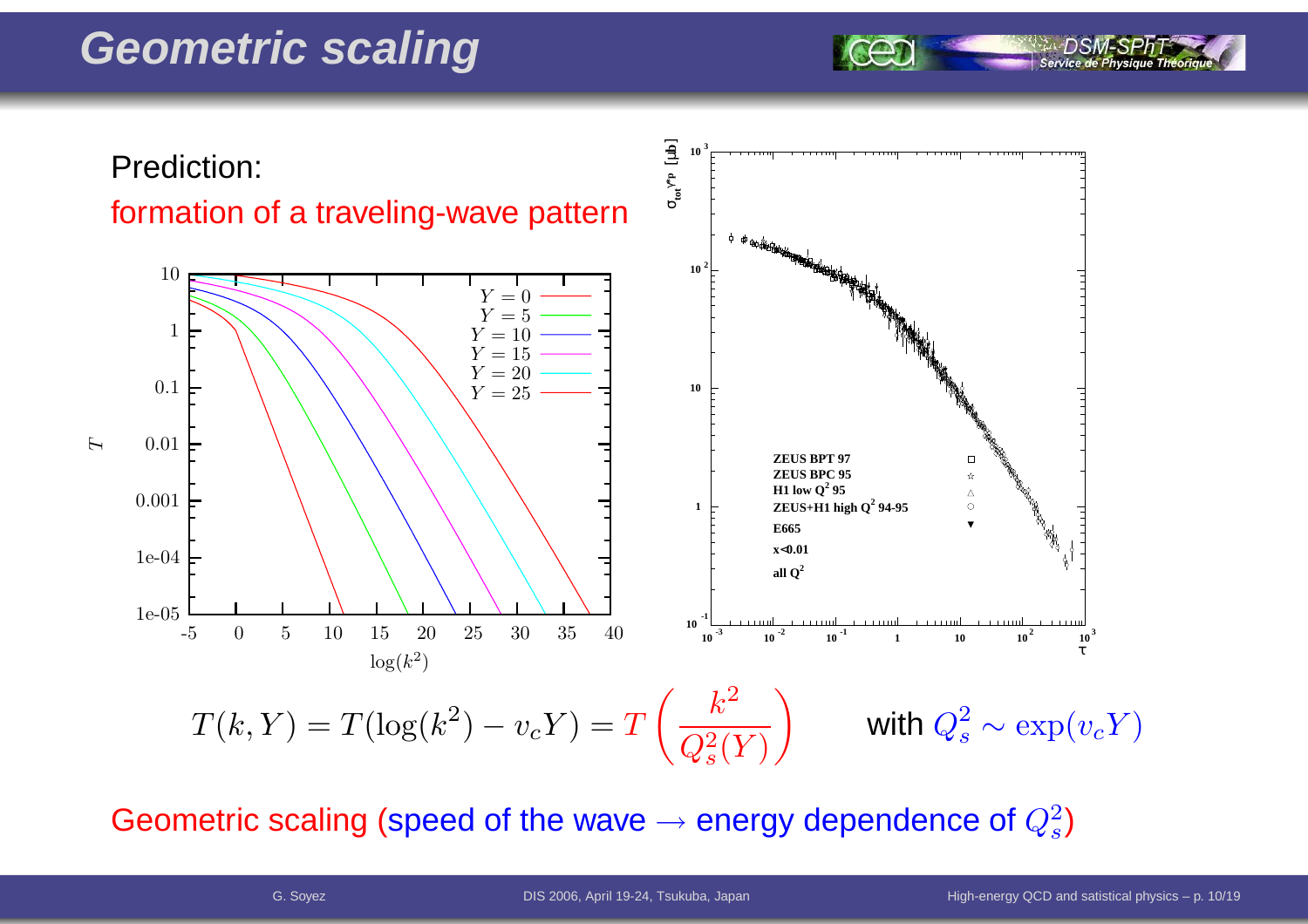

#### With fluctuations

no  $b$ -dependence + local approximation for fluctuations (introduces a factor  $\kappa$ )  $\longrightarrow$  Langevin equation

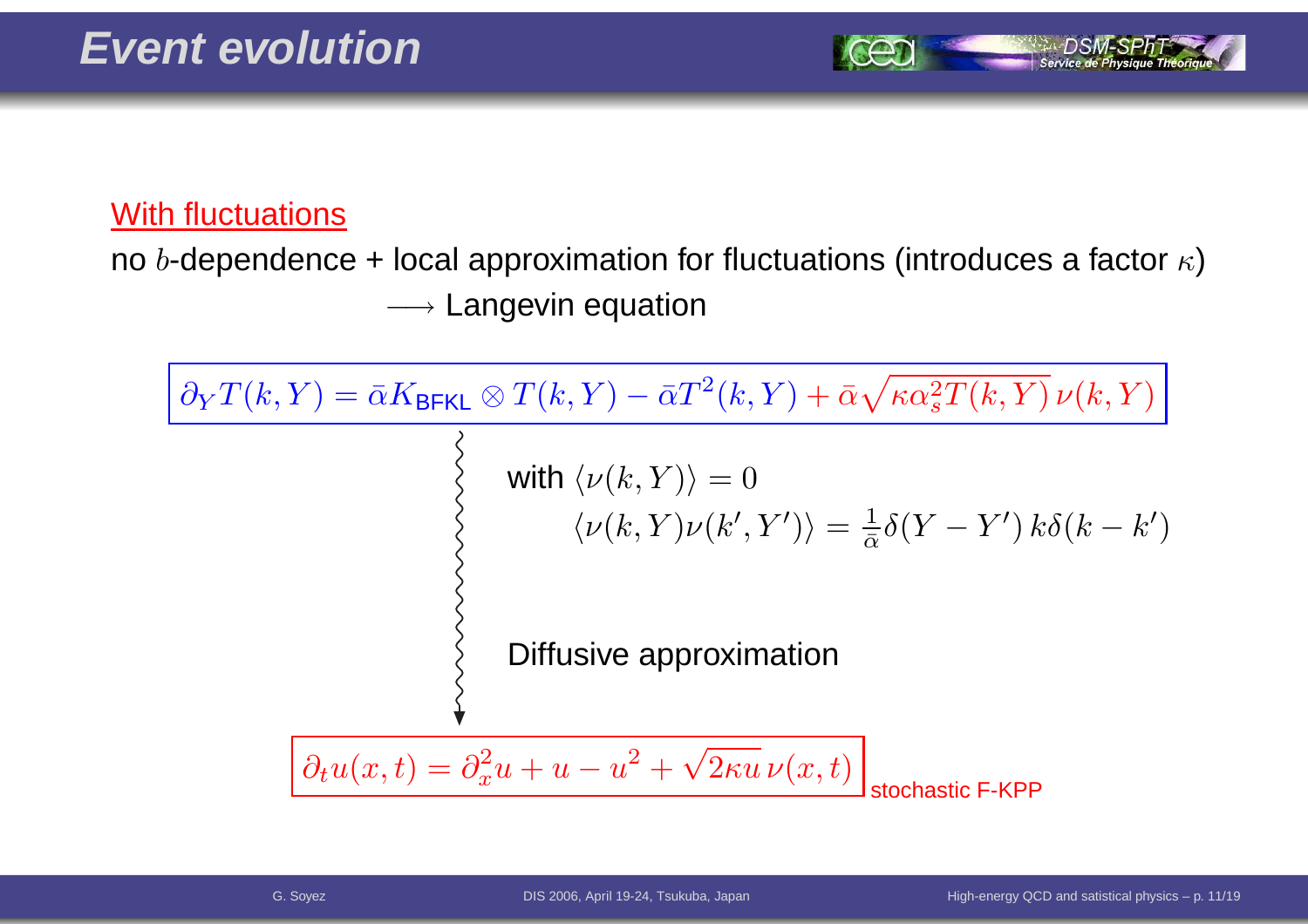### **Numerical analysis**

#### [G.S. 05]



Dispersion of the events  $\Rightarrow$  geometric scaling violations

$$
\Delta \log [Q_s^2(Y)] \approx \sqrt{D_{\text{diff}}\bar{\alpha}Y}
$$

No important dispersion in early stages of the evolution !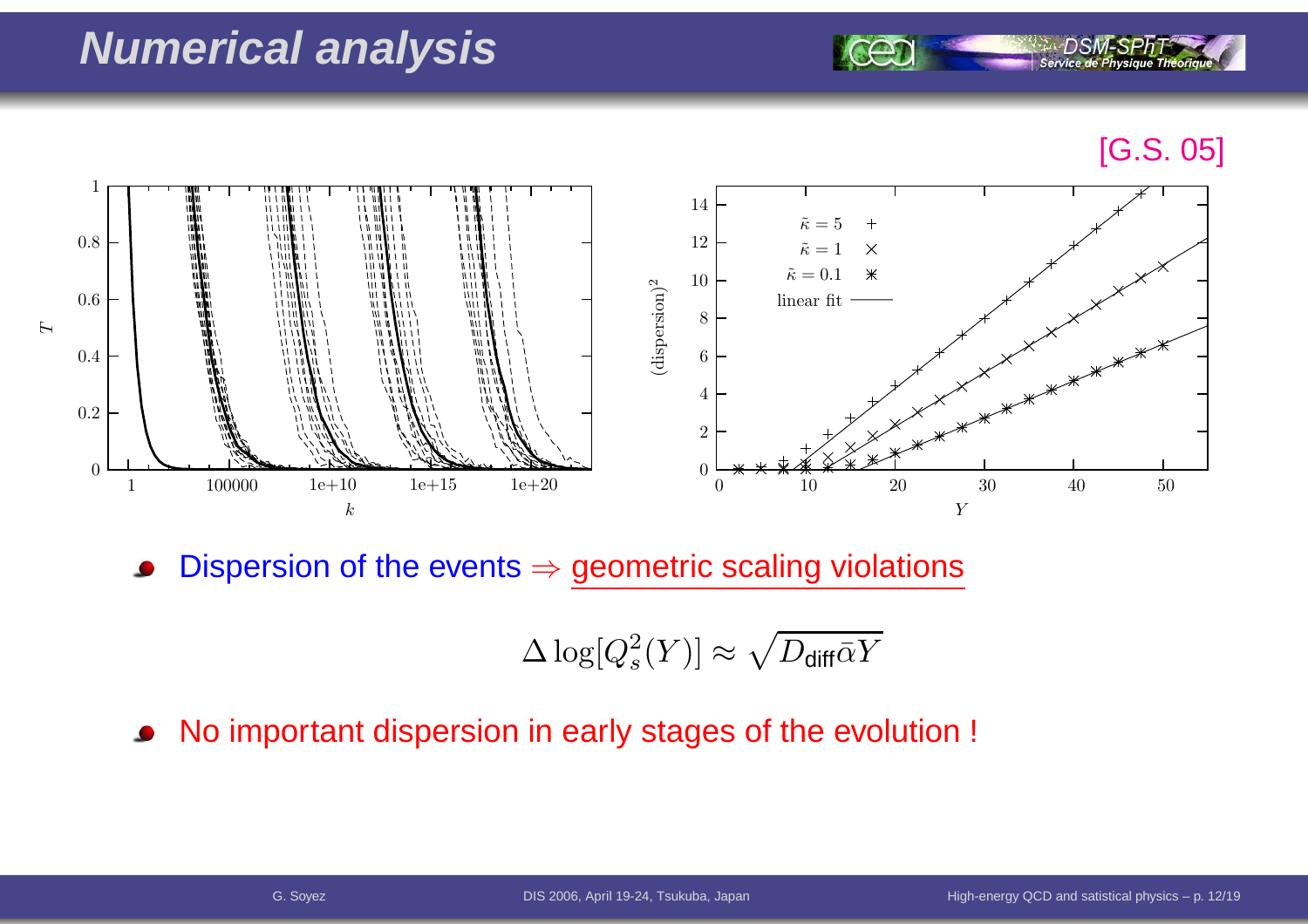[E. Iancu, A. Mueller, S. Munier, G.S., in preparation]

Beyond local approximation for the fluctuations:



Idea: matching between

- mean field (BK) for saturation
- (random) dipole splitting in the dilute regime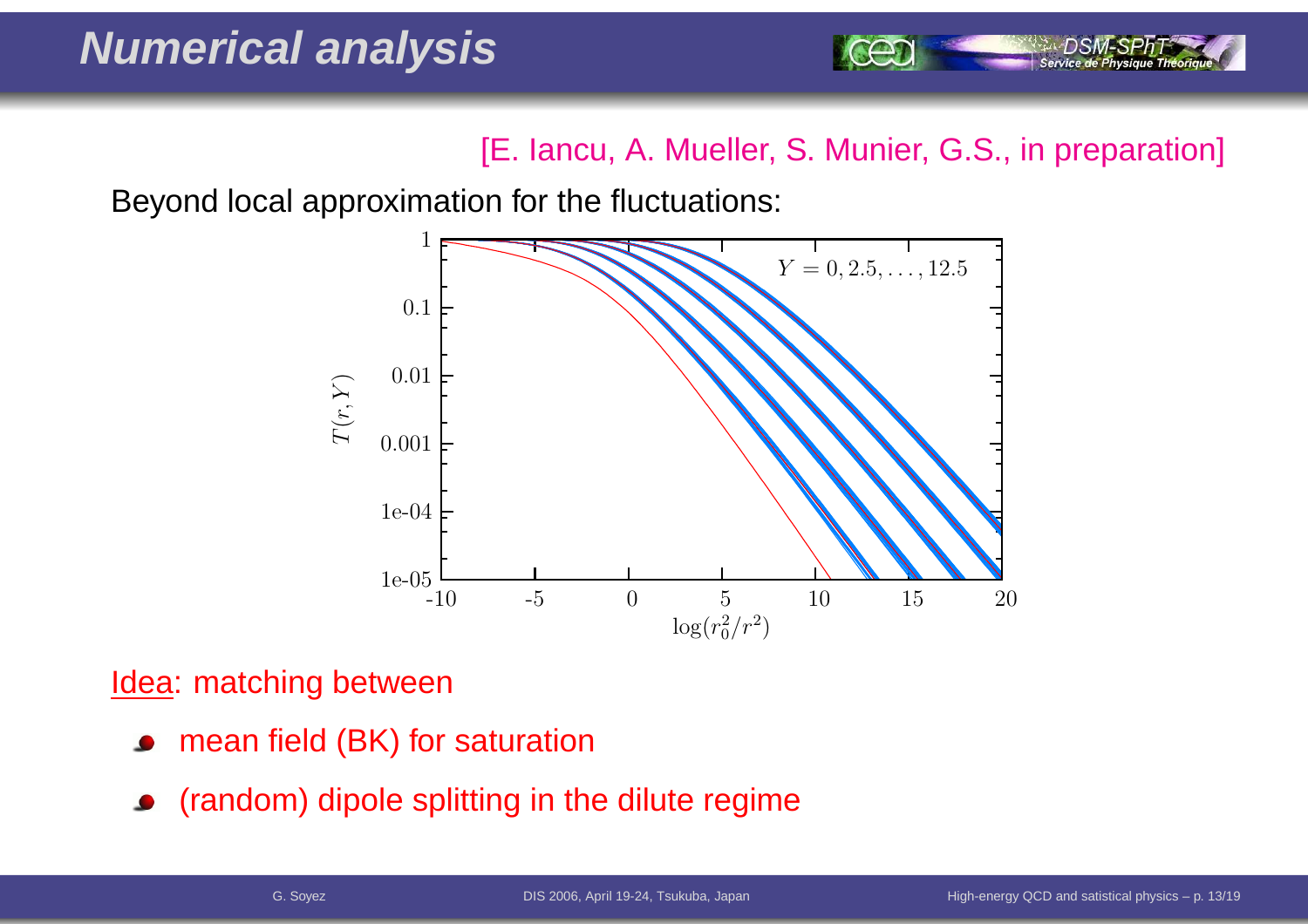Evolution with saturation & fluctuations  $\equiv$ 

- superposition of unitary front (with geometric scaling) $\bullet$
- with <sup>a</sup> dispersion (yielding geometric scaling violations) $\bullet$

$$
\langle T(r, Y) \rangle = \int d\rho_s \, T_{\text{event}}(\rho - \rho_s) \, \frac{1}{\sqrt{\pi} \sigma} \exp\left(-\frac{(\rho_s - \bar{\rho}_s)^2}{\sigma^2}\right)
$$

with  $\rho = \log(1/r^2)$  $^2$ ),  $\rho_s=\log(Q_s^2)$  $\left( \frac{2}{s}\right)$ 

$$
T_{\text{event}}(\rho - \rho_s) = \begin{cases} 1 & r > 1/Q_s \\ r^2 Q_s^2 & r < 1/Q_s \end{cases} \quad \text{solution} \quad \text{column} \quad \text{column} \quad \text{column} \quad \text{column} \quad \text{column} \quad \text{column} \quad \text{column} \quad \text{column} \quad \text{normal} \quad \text{column} \quad \text{normal} \quad \text{column} \quad \text{normal} \quad \text{column} \quad \text{normal} \quad \text{column} \quad \text{normal} \quad \text{normal} \quad \text{normal} \quad \text{normal} \quad \text{normal} \quad \text{normal} \quad \text{normal} \quad \text{normal} \quad \text{normal} \quad \text{normal} \quad \text{normal} \quad \text{normal} \quad \text{normal} \quad \text{normal} \quad \text{normal} \quad \text{normal} \quad \text{normal} \quad \text{normal} \quad \text{normal} \quad \text{normal} \quad \text{normal} \quad \text{normal} \quad \text{normal} \quad \text{normal} \quad \text{normal} \quad \text{normal} \quad \text{normal} \quad \text{normal} \quad \text{normal} \quad \text{normal} \quad \text{normal} \quad \text{normal} \quad \text{normal} \quad \text{normal} \quad \text{normal} \quad \text{normal} \quad \text{normal} \quad \text{normal} \quad \text{normal} \quad \text{normal} \quad \text{normal} \quad \text{normal} \quad \text{normal} \quad \text{normal} \quad \text{normal} \quad \text{normal} \quad \text{normal} \quad \text{normal} \quad \text{normal} \quad \text{normal} \quad \text{normal} \quad \text{normal} \quad \text{normal} \quad \text{normal} \quad \text{normal} \quad \text{normal} \quad \text{normal} \quad \text{normal} \quad \text{normal} \quad \text{normal} \quad \text{normal} \quad \text{normal} \quad \text{normal} \quad \text{normal} \quad \text{normal} \quad \text{normal} \quad \text{normal} \quad \text{normal} \quad \text{normal} \quad \text{normal} \quad \text{normal} \quad \text{normal} \quad \text{normal} \quad \text{normal} \quad \text{normal} \quad \text{normal} \quad \text{normal} \quad \text{normal} \quad \text{normal} \quad \text{normal} \quad \text{normal} \quad \text{normal} \quad \text{normal} \quad
$$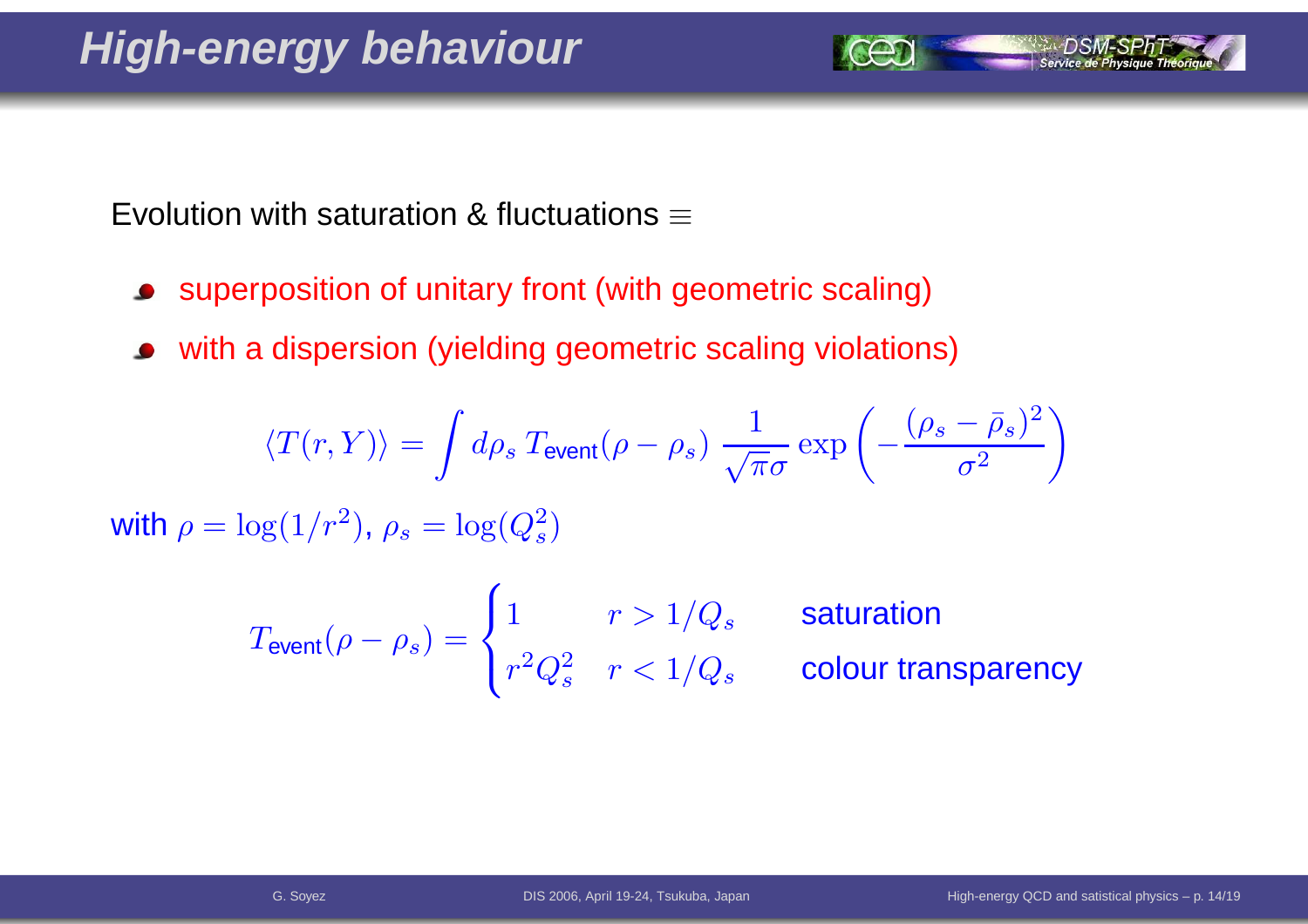## **High-energy behaviour**



dispersion  $\sim DY$ 

| Energy:         | <b>Intermediate</b>                                    | <b>High energy</b>                                               |  |  |
|-----------------|--------------------------------------------------------|------------------------------------------------------------------|--|--|
| <b>Physics:</b> | Mean field (BK)                                        | <b>Fluctuations</b>                                              |  |  |
| Amplitude:      | <b>Geometric scaling</b>                               | <b>Diffusive scaling</b>                                         |  |  |
|                 | $\langle T \rangle = f \left[ \log(k^2/Q_s^2) \right]$ | $\langle T \rangle = f \left[ \log(k^2/Q_s^2)/\sqrt{DY} \right]$ |  |  |

## **At high-energy, amplitudes are dominated by black-spots i.e. rare fluctuations at saturation:**  $T = 1$  or  $0$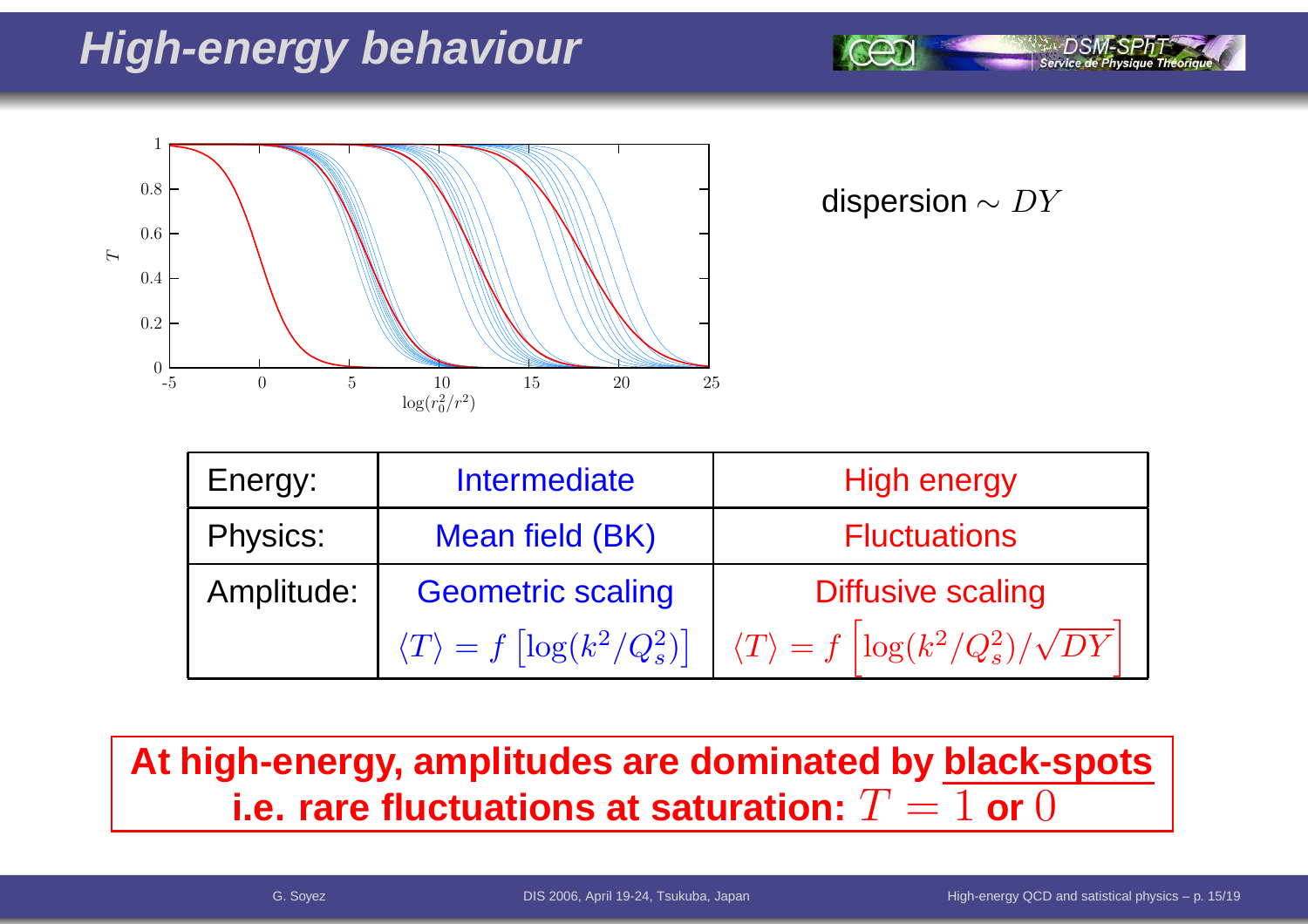## Describing  $F_2$

Following fits to the  $F_2^p$  data:

Saturation fit: [Iancu, Itakura, Munier]

$$
\langle T(r,Y) \rangle = \begin{cases} (r^2 Q_s^2)^{\gamma_c} e^{-\frac{2 \log^2 (r Q_s)}{CY}} & r < 1/Q_s \\ 1 - e^{-a - b \log^2 (r Q_s)} & r > 1/Q_s \end{cases} \qquad Q_s^2(Y) = \lambda Y, \ \rho_s = \log(Q_s^2)
$$

$$
Q_s^2(Y) = \lambda Y, \, \rho_s = \log(Q_s^2)
$$

Saturation+fluctuations fit: [in preparation]  $\langle T(r, Y) \rangle = \int d\rho_s \, T(r, \rho_s) \frac{1}{\sqrt{\pi}\sigma} e^{-\frac{(\rho_s - \bar{\rho}_s)^2}{\sigma^2}}$  $T(r,\rho_s)=$  $\begin{cases} r^2Q_s^2 & r < 1/Q_s \ 1 & r > 1/Q_s \end{cases}$  $\log(1/r^2)$  $\mathcal{F}$  $(r, Y)$ -88 -6 -4 -2 0 2 4 10.90.80.70.60.50.40.3 0.20.10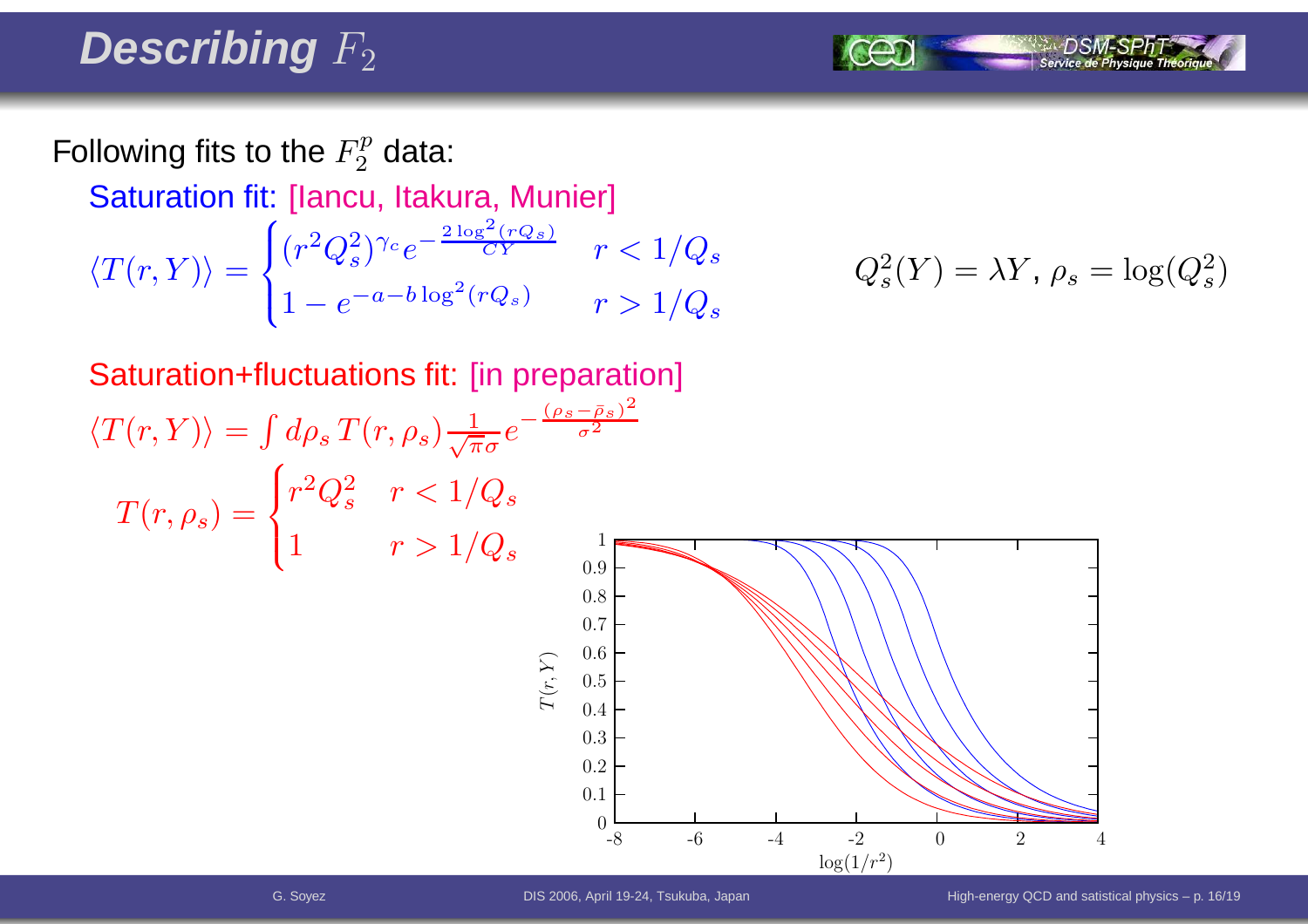## Describing  $F_2$

Following fits to the  $F_2^p$  data:

Saturation fit: [Iancu, Itakura, Munier]

- $\langle T(r, Y) \rangle = (r^2 Q_s^2)^{\gamma_c} e^{-\frac{2 \log^2 (r Q_s)}{CY}} \longrightarrow$  $\rightarrow (r^2Q_s^2)^{\gamma_c}$
- Saturation+fluctuations fit: [in preparation]  $\langle T(r, Y) \rangle = \int d\rho_s T(r, \rho_s) \frac{1}{\sqrt{\pi}\sigma} e^{-\frac{(\rho_s - \bar{\rho}_s)^2}{\sigma^2}} \longrightarrow$

$$
\rightarrow \frac{1}{2} \text{erfc}\left(\frac{-\log(r^2 \bar{Q}_s^2)}{\sqrt{2DY}}\right)
$$

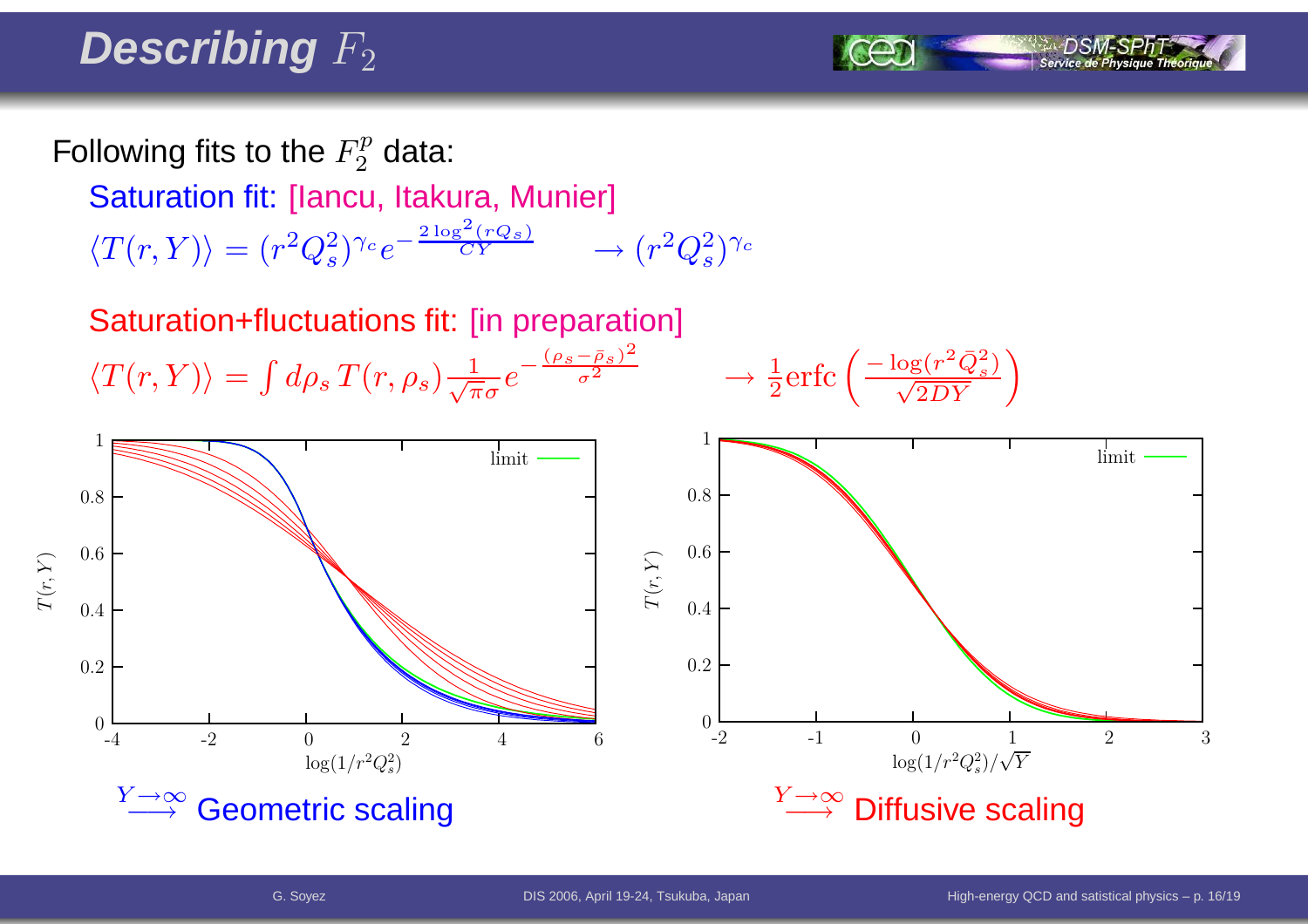## Describing  $F_2$

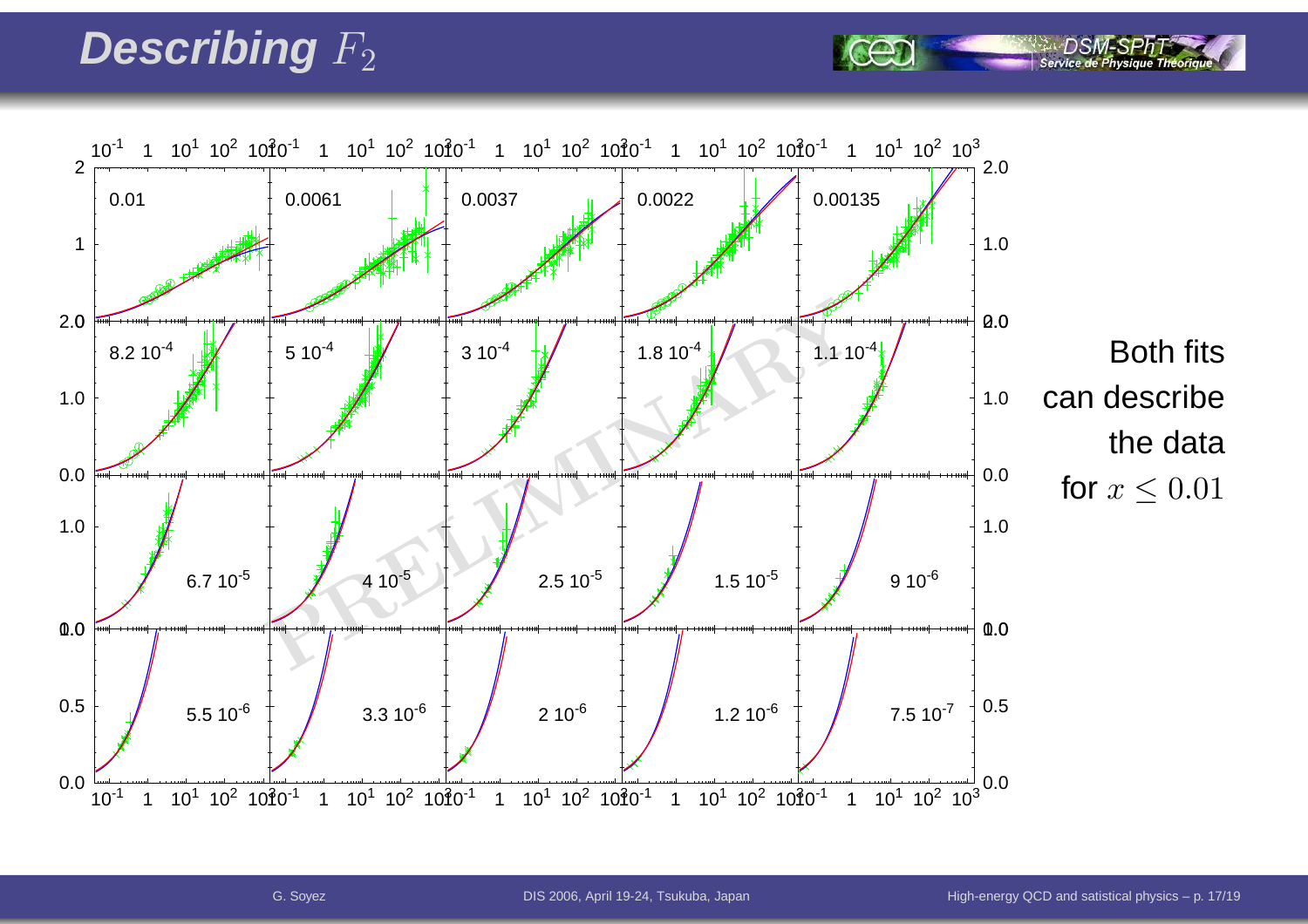**Conclusion**

*SEART SPRT*<br>Service de Physique Théorique

|      | <b>High-energy QCD</b>          |                                   | <b>Statistical Physics</b> |                       |                      |
|------|---------------------------------|-----------------------------------|----------------------------|-----------------------|----------------------|
| 1974 | Linear: BFKL                    | $\leftrightarrow$                 | <b>Dipole splitting</b>    |                       |                      |
| 1999 | Saturation:<br><b>JIMWLK/BK</b> | $\overset{2003}{\leftrightarrow}$ | <b>F-KPP</b>               | $\longleftrightarrow$ | Geometric<br>Scaling |
| 2005 | <b>Fluctuations</b>             |                                   |                            |                       |                      |
|      | $b$ -indep.                     | $\leftrightarrow$                 | sF-KPP                     | $\leftrightarrow$     | <b>Diffusive</b>     |
|      | full                            | $\leftrightarrow$                 | reaction-diffusion         |                       | Scaling              |